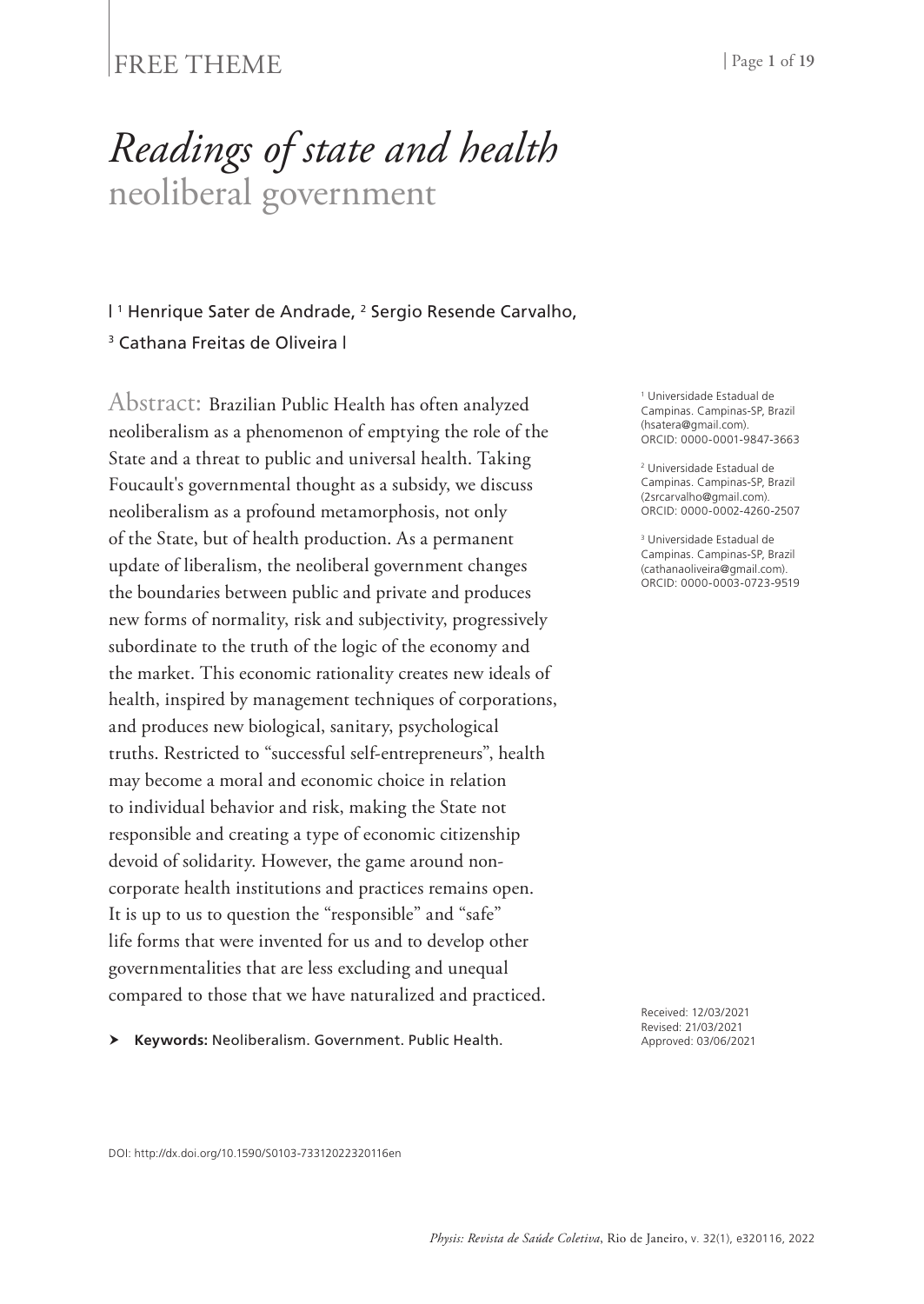An important generation of workers, researchers and activists from the Brazilian health movement was forged in the struggles for citizenship and rights. The very existence of the Brazilian public health system was directly influenced by multiple democracy experiences, a context in which the theoretical-practical Brazilian Public Health field also emerged (CARVALHO, 2005) . The defense of public policies and social rights and the strengthening and expansion of the State is a prominent feature that has historically unified the Brazilian health movement, despite important controversies, debates and internal differences.

Therefore, we can affirm that the history of Brazilian Collective Health – and also of Latin American Social Medicine – was and continues to be underpinned by a negative view of "neoliberalism", which is seen as a political-economic phenomenon that puts at risk the principles of sanitary reform and the implementation of a public, universal and comprehensive health system.

It is identified and analyzed, in this context, the contradiction between the constitutional principle of "health as a universal right and a State duty" and "neoliberal policies" that, under the 1990s Collor presidency, would have a growing influence on the Brazilian political and economic scenario. SUS (Brazilian Public Health System), which formally became institutionalized as a public policy in Brazil in 1990, will suffer attacks from neoliberal initiatives that pose numerous obstacles to its consolidation.

Neoliberalism is associated, in this hegemonic perspective, to the emptying of the State's role in the provision of public services and to the production of inequalities, commodification of life and financialization of the economy. In the name of the free market and the accumulation of capital, it limits social spending and has as its target image a smaller and more efficient state, free of bureaucracy and subordinated to the private initiative (CARVALHO, 2009).

Different publications (CAMPOS, 1991; COHN, 2008; LAURELL; COHN; CONTRERA, 2009; MERHY; BUENO, 1996; PAIM; TEIXEIRA, 2007; RIZZOTTO, 2012) affirm that neoliberalism rejects the concept of social rights, the obligation of society to guarantee them via the State, and that its reforms in the health sector attack the Sanitary Reform and the Federal Constitution itself, through spending cuts and and privatizations. Although with internal differences and different emphases, these readings see neoliberalism as an obstacle to the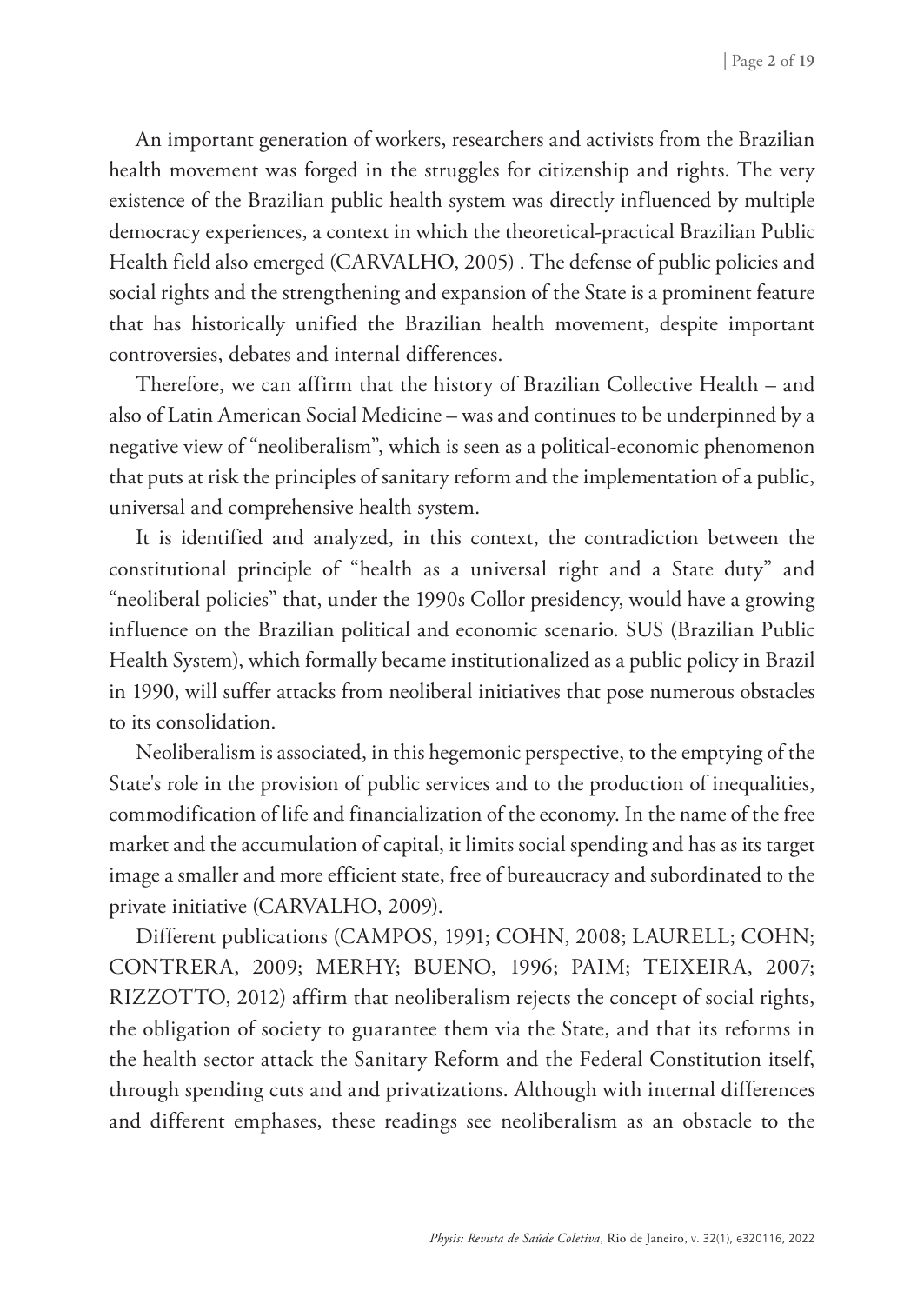organizational and political consolidation of SUS, making it even more vulnerable to dismantling.

We share, in this sense, the position of a good part of the Collective Health scholars according to whom the resistance to the neoliberal offensive on the Sanitary Reform is not only a contemporary issue, but it is becoming more and more urgent and necessary. Daily new attacks on harshly conquered rights and setbacks in different fields translate into a permanent movement that seeks to undermine the historic and democratic conquest of the right to health as a duty of the State enshrined in the text of the Brazilian 1988 Constitution.

Our goal here is to contribute to this movement of resistance and the necessary reinvention of the founding premises of SUS, through a critical theoretical effort that, while recognizing and affirming the importance of essential principles and successful practices, seeks to explore and develop new theoretical offerings to the consolidation of the public and universal system in times of neoliberal, conservative and authoritarian intensification.

In addition to these permanent challenges, we seek to bring some contributions to the debate around neoliberalism, emphasizing it less as a macroeconomic and political system and more as a rationality of government and production of our regimes of truth, power and subjectivity, which has been profoundly changing the way we think and organize the health field. Its principles and values not only transformed the government of the State, but also of health, in addition to working relationships, educational practices, and different aspects of human life.

We will take as a subsidy the "governmental" thinking of Michel Foucault – and contemporary authors who have been dialoguing with him (BARRY; OSBORNE; ROSE, 1996; BROWN, 2015; DEAN, 2010; GORDON, 1991; MILLER; ROSE, 2013; OKSALA, 2013; ROSE, 1999) , including those linked to the field of Brazilian Public Health (BENEVIDES; PRESTES, 2014; CAPONI, 2014; CARVALHO, 2015; CARVALHO; ANDRADE; OLIVEIRA, 2019; MERHY et al., 2019) – to discuss the neoliberal government of health and the State. Above all, we are interested in questioning whether our aspirations for social rights have been obstructed not only by a neoliberal ideology present in the conformation of the State and Brazilian public policies, but also by a complex neoliberal reconfiguration of the forms of health and subjectivity government and our relationships with others and with ourselves.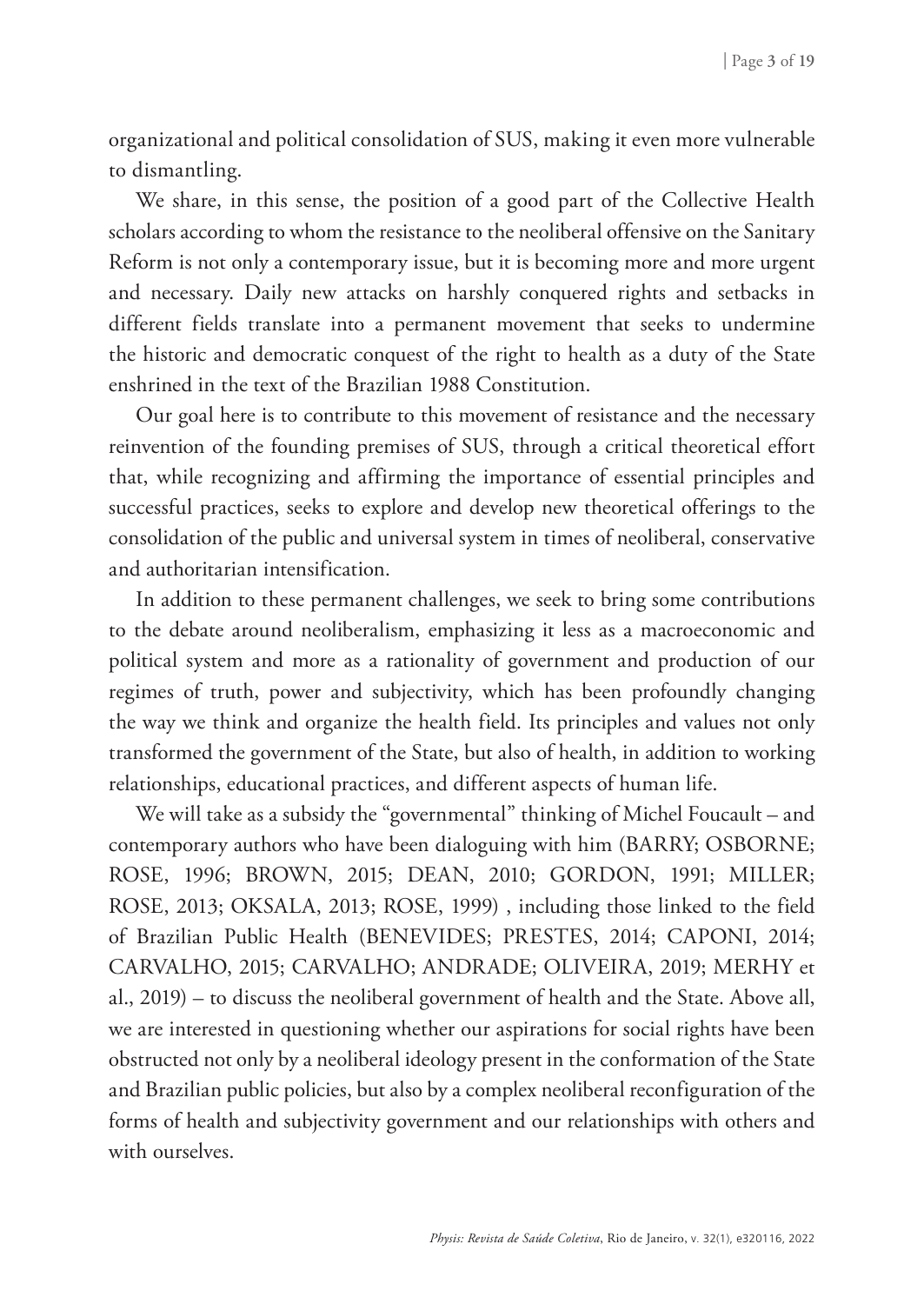## Governmentality, biopolitics and liberalism

In the course "Security, Territory and Population", Foucault (2008a) analyzes the transformation and reactivation of the legal-legal and disciplinary techniques of power in the contemporary and the development and complexification of new government practices and technologies.

This passage in the philosopher's thought is made possible through the diagram of governmentality, a concept that he did not use when investigating modern clinic, psychiatry, hospital and prisons. The fusion between the words "government" and "mentality" indicates that it is not possible to study the technologies of power without analyzing what ways of thinking and acting intertwine them; the forms of political power from the 18th century onwards were linked to the growth of government devices and a complex field of knowledge about the government itself, its form of exercise and the nature of those on which it should act (MILLER; ROSE, 2013).

A varied use of the concept of government is proposed in addition to its strictly political denotation. Foucault starts from a formulation of a little-known text from 1567 – "government is the right disposition of things, arranged so as to lead to a convenient end" (Guillaume de La Perrière) – to affirm that to govern means to take charge of men, of their relationships, of their bonds, in their overlapping with their customs, habits, ways of doing or thinking. This shift towards government produces an important cleavage in the traditional meaning of the exercise of political power. The government is pointed out here as an action with varying levels of systematicity, regulation and self-reflection and that goes beyond a spontaneous, fluid and random exercise of power (ANDRADE; CARVALHO; OLIVEIRA, 2019) .

It is neither a constituted authority or a sovereign State, but in the exercise of "conducting the conduct" of individuals and groups, a wide and heterogeneous web of management of individual and collective conduct connected to calculation procedures, experiment and evaluation. In addition, "mentality" is seen not as a representation of reality, but of the perpetual fabrication of discursive regimes of knowing where the exercise of power is thinkable, rationalizable and has its practical implementation made possible (LEMKE, 2002).

Governmentality becomes a vector in the work of authors who realized the power of the concept to think about the State and politics, but also other social phenomena not directly related to the state or to the public sphere. Without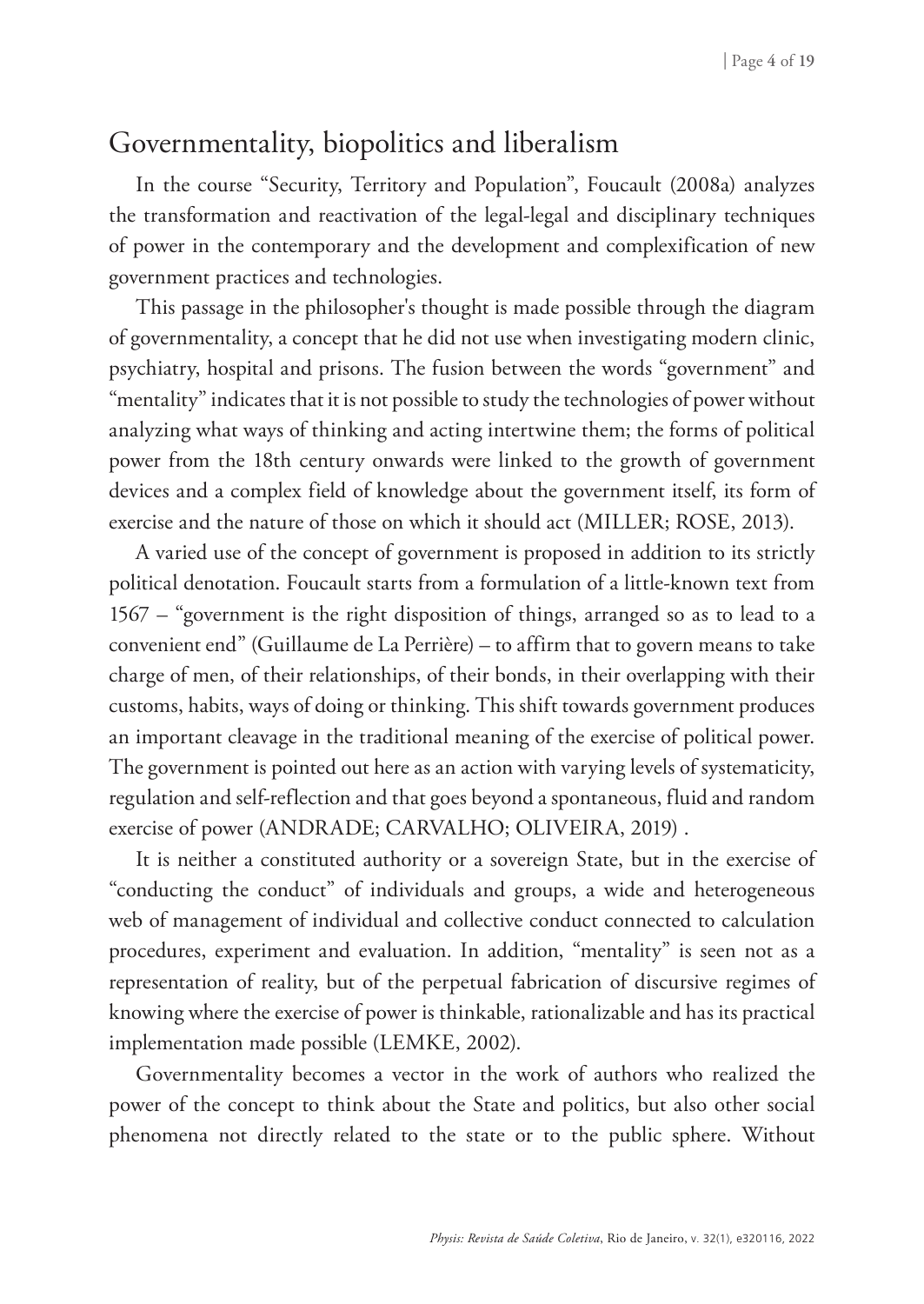seeking to unify a general theory of government, these studies seek to investigate the heterogeneity of the governing authorities and the questions around which the problems surrounding the government were formed. In them, the techniques and practices of power would not be a reflection or representation of an idealized political purpose, but effects of the very uses of government tools and "dispositifs" and of the possibilities and limits of their regimes of truth and practice. Analyzing the government here means asking how a particular problem was shaped in a "thinkable and manageable" way, the places where these problems were formed and the authorities responsible for enunciating them, the techniques and devices invented, the modes of authority and engineered subjectivity; not just the purposes of these ambitions and strategies (ROSE, 1999, p. 21–22).

This diagram fulfills a number of functions in the analysis of power. In addition, as already said, to offer a vision that breaks with the idea of power as domination or violence; it connects the techniques of the self with practices of vigilance, discipline, domination and improvement; together it thinks about the constitution of subjectivity with the formation of the State and of the historical devices that shaped it (medicine, psychiatry, prison, hospital, factory, etc.).

The cleavage of the government's meaning as "conduct of conduct" implies a link between political power and morality, that is, in thinking about the other's own actions or actions based on a self-regulation linked to certain values, principles and judgments. In this sense, governing always involves an aspiration and relationship to values of a "good", "virtuous" and "desirable" life. In addition, the government does not always require a governor and a governed: the individual himself is questioning his own conduct and increasingly seeking a greater capacity to conduct it in a way that he deems appropriate, responsible, virtuous, healthy, profitable, morally acceptable, etc.

Thus, these analyses observe not only the exercise of authority and power over citizens, the State, the population, but also the ways in which we govern ourselves. There is an intrinsic connection between government and subjectivity; governmental thinking takes a look at how our desires, choices, needs are shaped, our search for health and normality, our ideals of autonomy and self-esteem and, not least, our ways of experiencing life.

This exercise of power techniques and practices requires not only disciplinary mechanisms over individuals, but also government over the population. It is in the name of the population's health, its longevity, well-being, prosperity, security,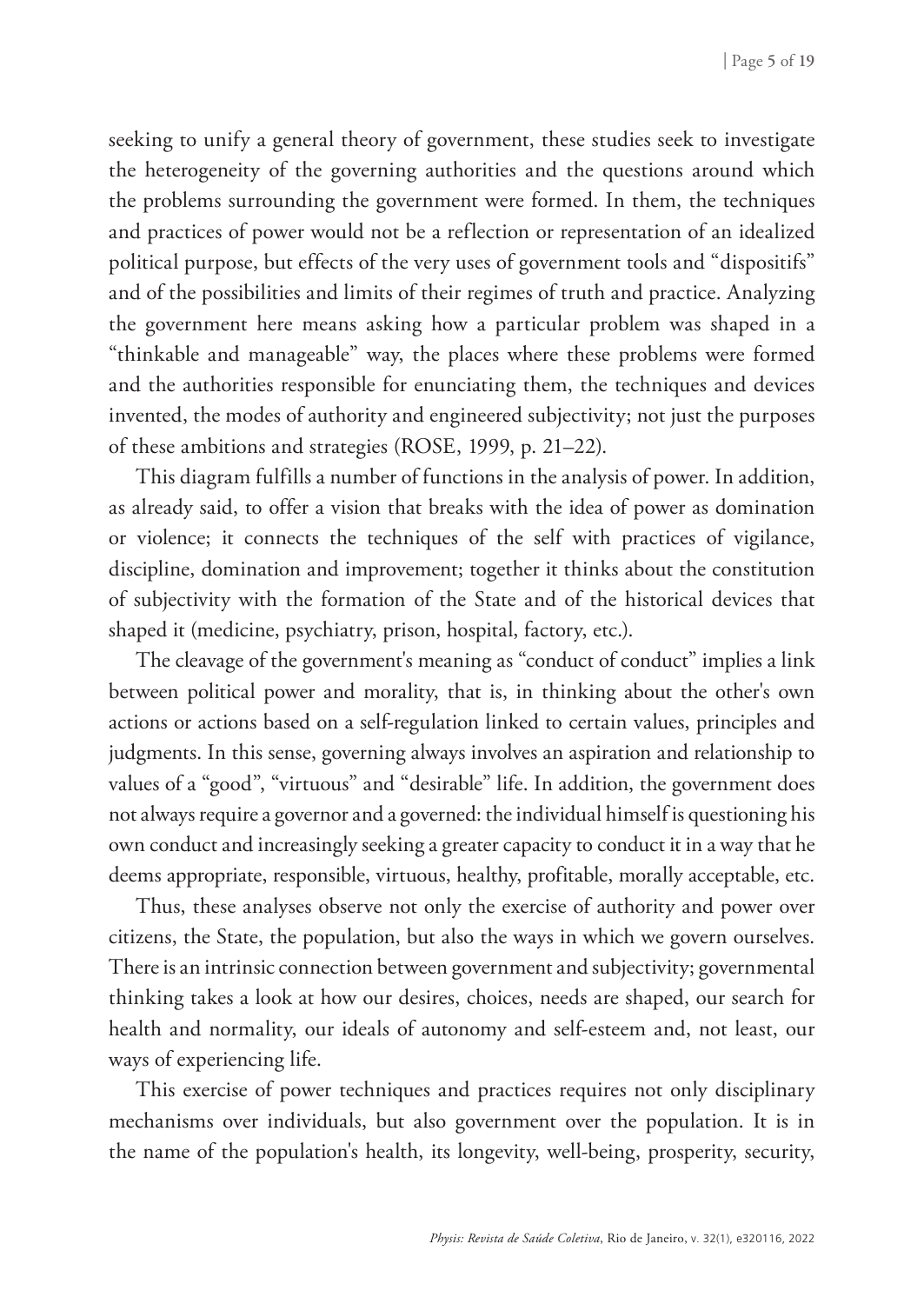happiness, etc. that different forms and practices of government, including those centered on the State, will be structured historically.

In the vertex between government and population, the concept of biopolitics is inserted. We understand biopolitics here generally as a policy related to the administration of life and especially in the context of populations. A way of thinking and problematizing the government's practice in relation to health, life expectancy, birth rate and mortality, racial issues and a broad set of attributes that characterize and constitute the population (DEAN, 2010; ESPOSITO, 2008; GORDON, 1991; RABINOW; ROSE, 2006; SAFATLE, 2015) .

This life management is linked here to political economy: how families live, under what conditions, how many times a day they clean themselves, how they reproduce, how they get sick, what kind of work they do, to what risks they are exposed to. In short, a set of issues that social medicine, public health, social assistance and other fields of knowledge and power will address and around which they will structure their biopolitical strategies.

Managing life means mapping all this social body and identifying its possible sources of danger, error, abnormality. Risk and normality, thus, assume a central function: more than disciplining, monitoring and punishing those who violate the law and social norms, it is necessary to calculate, in the name of the safety of the population as a whole and the maintenance of stability, the "normal" and "acceptable" possibilities and rates of violation of these standards. The government of the population requires ideals of normality and normalization: what are the appropriate levels for a city's crimes? How many people can go hungry without a rebellion? How many murders? What is the ideal infant mortality rate? How much inequality in a society is acceptable? To sum up, governing is managing risk and calculating how to decrease or increase the chances of a certain event; how to interfere with factors that interfere with that probability; how to predict individual and population phenomena and events.

Therefore, governmentality and biopolitics are transversal axes in this historical analysis of the mutations in the exercise of political power. Biopolitics (and, more broadly, biopower) does not mean for this thinking a conscious strategy of a dominant class or a unique set of interests. Although intrinsic to the history and proliferation of state mechanisms, these biopolitical devices are not created by or because of the State, *stricto sensu*. Modern medicine, public health, epidemiology,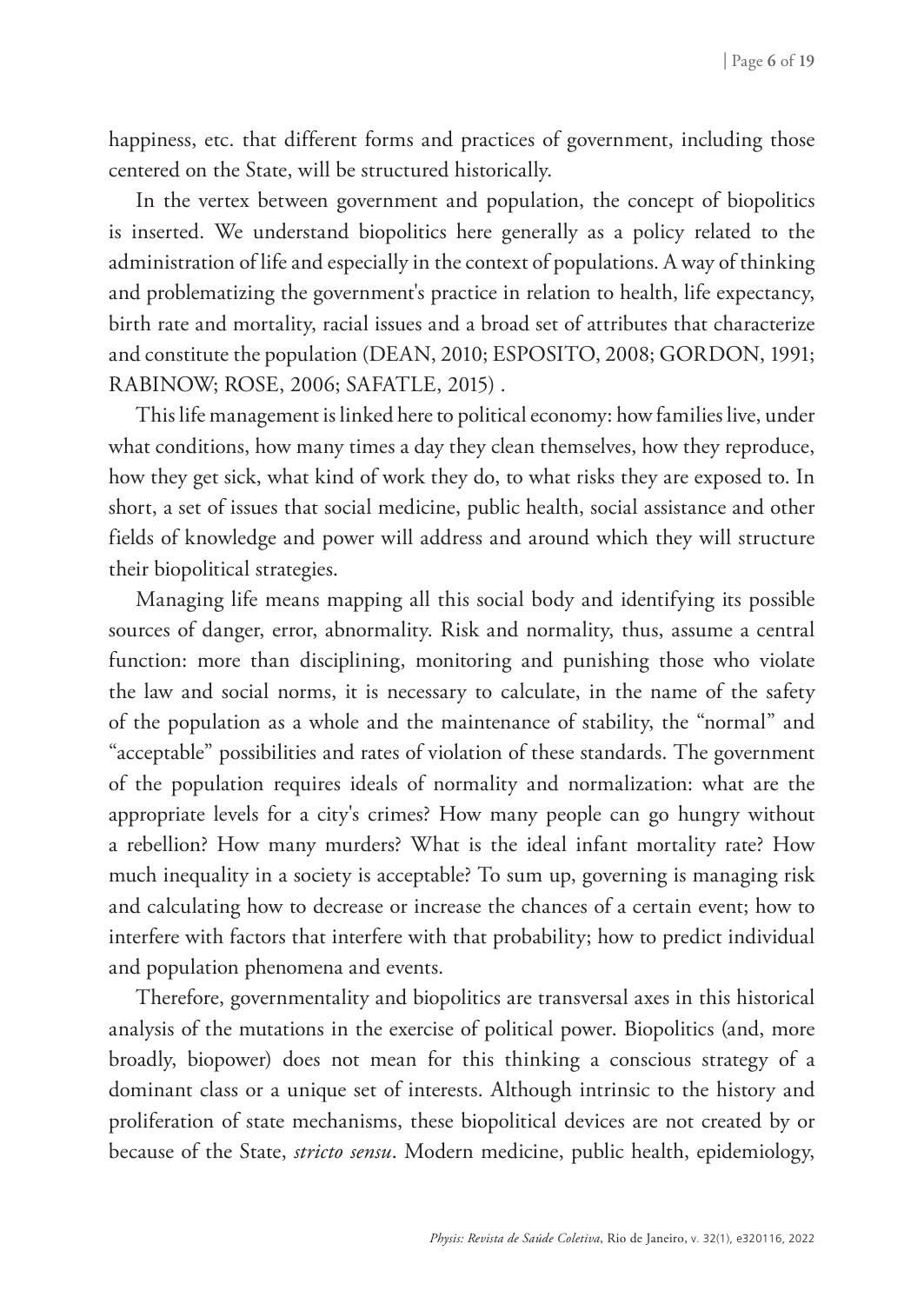psychiatry, social assistance will be part of a multiplicity of forms and sources of authority and expertise, and regimes of truth and practice that do not exactly have the State as the point of origin or destination, but that are related to the emergence of the government structure and practices linked to it.

Instead of seeing liberalism from the 18th century onwards as a coherent theoretical set or a consolidated political-institutional structure, governmentality thinkers choose to define it as a way of presenting and rationalizing problems. Liberalism, in this sense, is a practical rationality that is metamorphosed according to the very context in which it deals: against sovereign power and State Reason, against totalitarianism, against the role of the State in guaranteeing fundamental rights, against the collectivization of responsibilities. In this sense, it is a composite of activities not always strictly linked to the State or politics – understood here in its classic conception –, which will both manufacture specific technologies of government and interests, choices and desires of individuals and groups and connect these technologies to the new subjective domains that are being formed.

Take, for example, freedom. For this governmental thought, freedom is not an anthropological constant or a universal value, even if affirmed by liberal thinkers as a principle, but a relationship between governors and the governed. Freedom ends up being a necessity for the exercise of government, which is obliged to produce, consume, organize and manage it. Liberalism is not so much an imperative for freedom as it is a mode of production and a desire for freedom.

Thus, the liberal government becomes a permanent game between the need to regulate this freedom, and the pursuit to establish limits for these interventions. It is in this apparent paradox that it flourishes: against a state that supposedly governs too much, the liberal government continually reviews and creates forms of government of the state itself and in other fields of knowledge and power that modify and restructure state and non-state power practices.

Both biopolitics and the liberal government represent the invention and configuration of a wide and heterogeneous spectrum of technologies, calculations and strategies to manage the economic life, health and habits of the population, civility of the masses and so on. It is in the exercise of the act of governing that the limits of what is or is not state, what is or is not political, what is public or private, what is linked to the responsibility of the individual or the collective are defined and updated.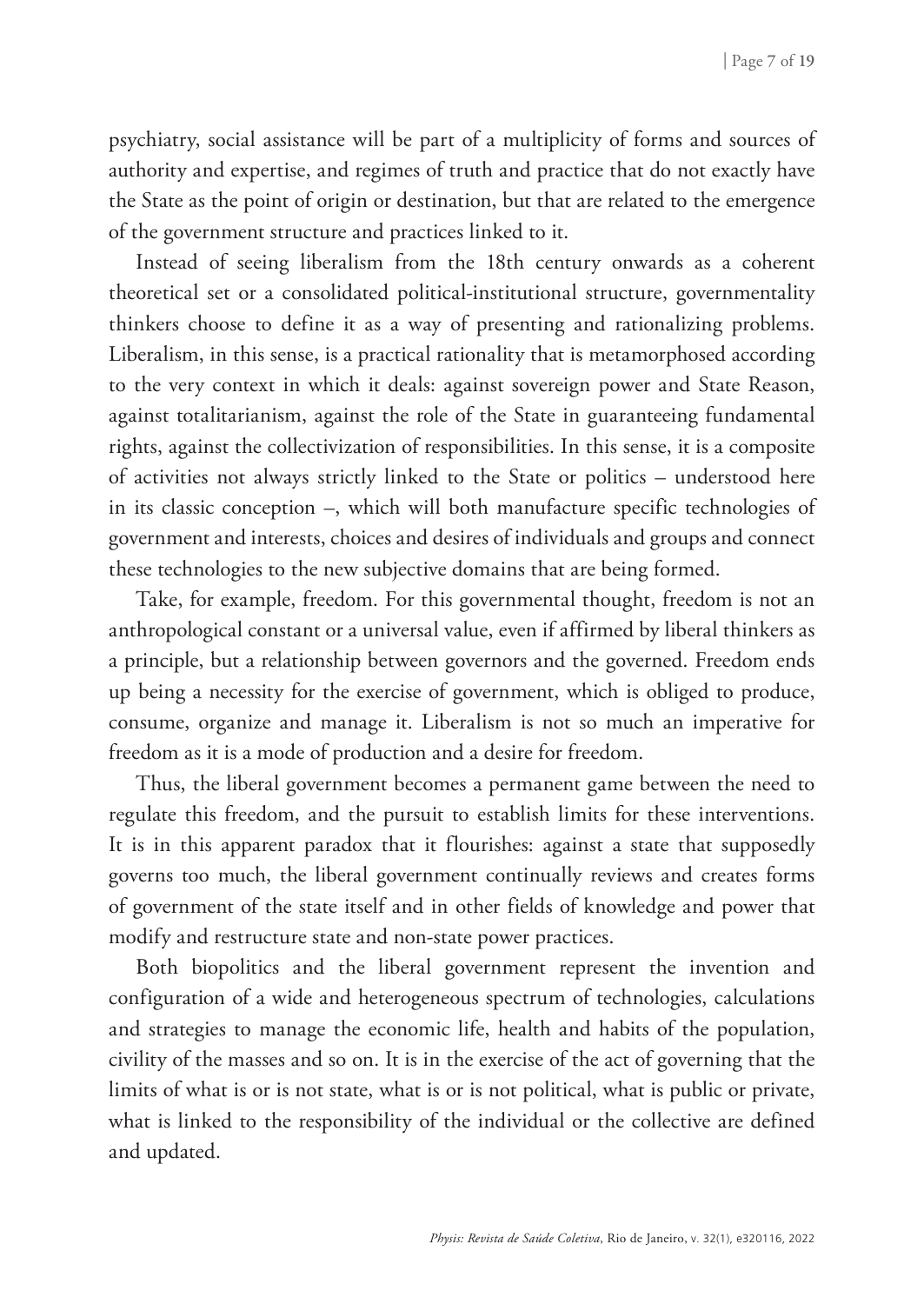Liberal government is, in a sense, the possibility of realizing and at the same time contesting biopolitical strategies. To say this implies affirming that liberalism involves the set of political practices that also produced what we understand today as the "bio", the "psycho" and the "social", the "individual" and "freedom", and also the "economy", the "market" and the "State". This does not mean to say that social problems are born with liberalism, but that a series of problematizations about the social question (poverty, crime, hunger, decisions about family, work, urban and sanitary conditions, etc.) will be addressed by the liberal government, based on the historical emergence of specific institutions and fields of knowledge and power.

Liberalism will build the very notion of "society" as a complex domain and permeated by antagonistic interests, around individual, family, community and national ties. Social cohesion coexists with rupture and conflict and it will be necessary to develop abstract norms and normality to manage individuals in a regulated and calculated way.

Here *homo economicus*, a rational subject who bases his choices on economic interests, is central to forging the individual and the very notion of civil society. Central issues for Public Health emerge from this: medical and educational norms within the family, the development of statistics on diseases, censuses on poverty, crime, suicides, alcohol use, etc. (DEAN, 1994; DONZELOT, 2012)

This liberal government economy not only manufactures the ways of governing, but also the knowledge about those who will be governed. Epidemiologists, health workers, administrators, psychologists, and other specialists will identify who reproduces irresponsibly, who is negligent in relation to their own hygiene, which homes are inadequate, which children are at greater risk of school difficulties, who will have a greater intrinsic chance of become a criminal, and so on.

This myriad of practices was not organized and developed in a coherent way or planned in a unified way but formed a "common vocabulary" around values such as health (and normality), education, safety, risk control and subjectivity. It is this common vocabulary that will shape a series of political aspirations and historical experiences that sought to increase rights and popular participation, reduce inequality and improve indicators of social development.

Although commonly seen as a defender of a generic principle of freedom, the liberal government requires the proliferation and generalization of surveillance and control procedures over individuals themselves, in the name of guaranteeing that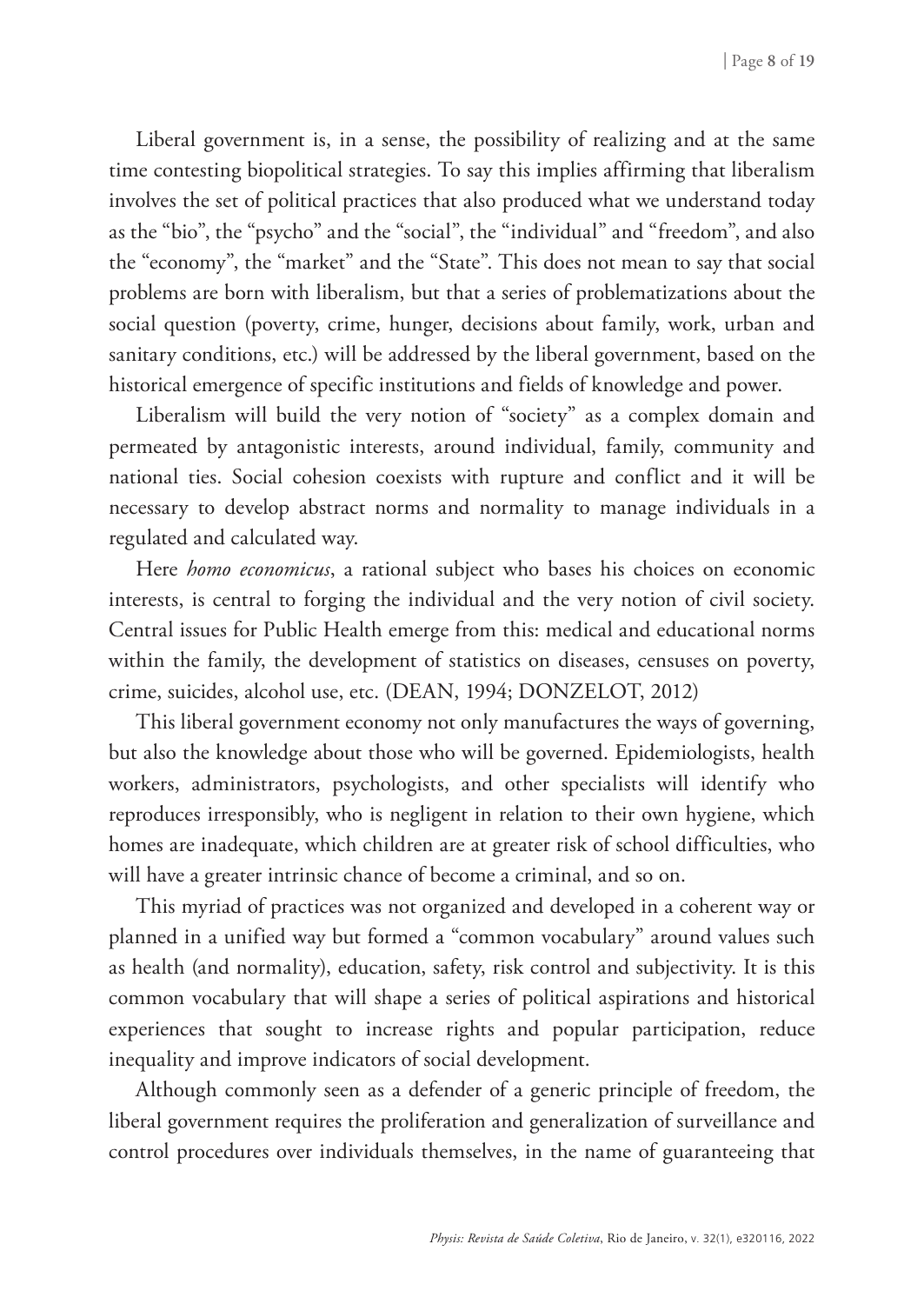same freedom. The expansion of sovereignty and nation-states – concomitant with the very emergence of liberalism – will spread and proliferate the existence of both disciplinary institutions, such as the hospital, the factory, the asylum, the prison, etc., and the security technologies of the population, such as sexuality, epidemiology, economic planning, etc. In this sense, norm and normality play a fundamental role in the proliferation of government practices, in addition to sovereign law, and the expansion of this "biopolitical" domain depends on these government practices.

In other words, the political individual of liberalism shows itself in this paradoxical duality: as a citizen endowed with rights and freedoms and as a normalized subject. It is represented as a rational agent of interests, but dependent on an adequate government, which makes it exercise its choices and freedom in an appropriate way, producing a normalization that will be essential for the neoliberal government of health.

## (Re)readings of neoliberal government

More than a form of capitalism or the state, neoliberalism has been described by many scholars as a rationality of government that modifies and disseminates all our social practices (BROWN, 2015; DARDOT; LAVAL, 2016; DEAN, 2014) , profoundly modifying the way we think and organize the health field. Such reflections make use of Foucault's work around the emergence of neoliberal thinking (FOUCAULT, 2008b) and resort to the concept of governmentality to think about this fold between the government of others with that of oneself and the production of subjectivity. In other words, the way in which neoliberalism shapes our relationships with ourselves as workers, consumers, members of a family, with sexual orientations and options, and other diverse identities.

The French philosopher starts from the understanding of the capital-labor theory present in Marx's work, to unfold it in relation to the North American theory of human capital. It carries out a significant discursive mutation: no longer abstract labor and working-class labor as a dialectical opposition to the historical reality of capital, but qualification of the human capital of labor itself and capital increase.

This metamorphosis opens up space for workers to see themselves as entrepreneurs of themselves: for the first time, the worker is not present in the economic analysis as an object – of supply and demand for workforce – but as an "active economic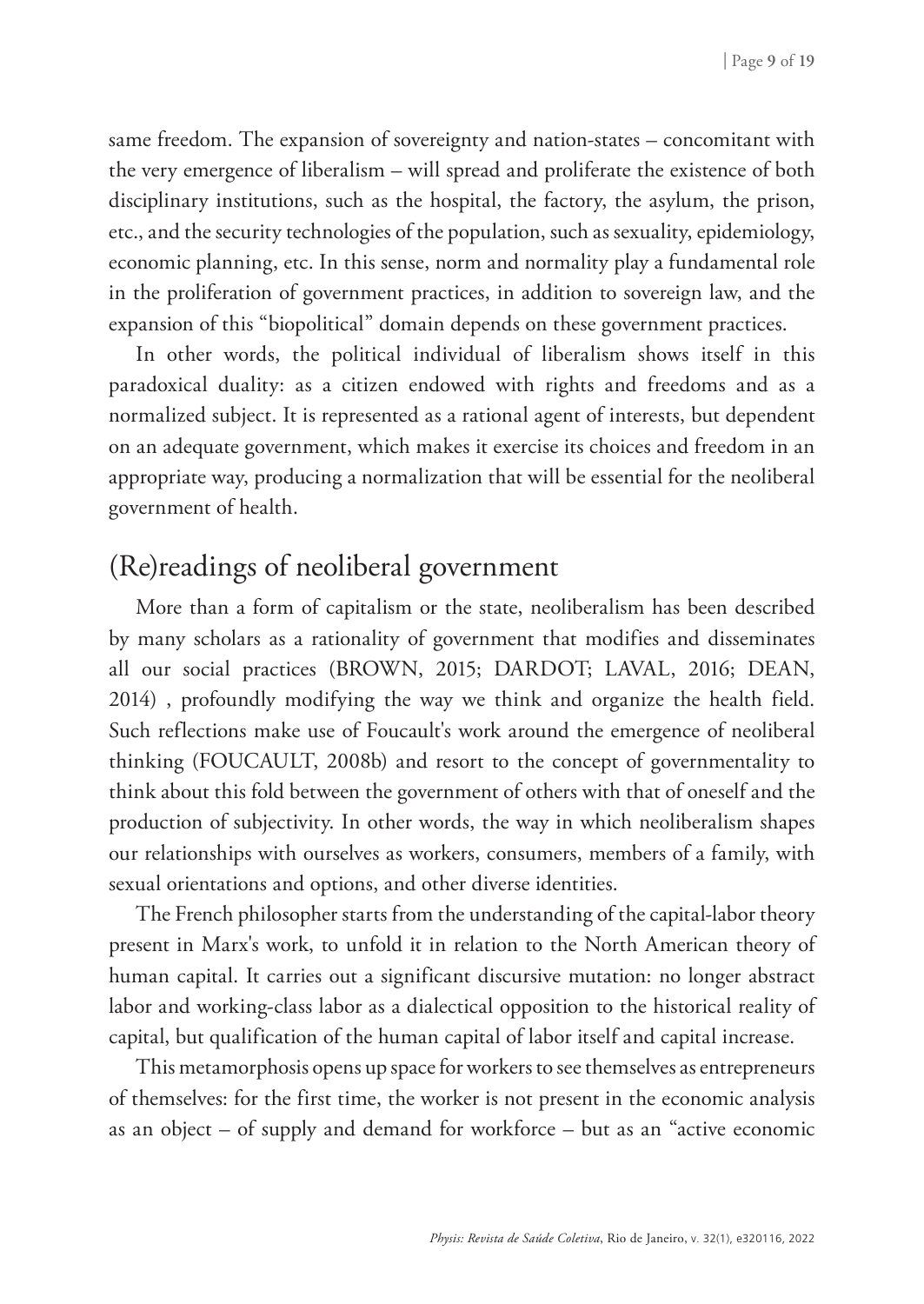subject" (DEAN, 2017b, p. 30) . Genetic composition, behavior, choices in relation to raising children, their education, family structure, each of these factors and decisions influence the future income of individuals-companies.

Politically positioned on the left, these authors use Foucault's thoughts precisely to broaden the spectrum of analysis of how capital permeates the production of subjectivity. They seek to break with the conception of neoliberalism as an updated and ideological phase of capitalism and use the thought of the French author to criticize the effects of neoliberalism on living conditions and on the subjectivity of workers and most of the population (BROWN, 2015; DARDOT; LAVAL, 2016).

The French author is showing us, in an embryonic way, the subtle differences between sophisticated theories that gave rise to a new rationality of government from the 20th century in two specific contexts, namely, German ordoliberalism and the neo-liberalism of the Chicago School. Thus, he begins its reflections, calling attention to the plurality of recent forms of neoliberalism, its national borders and its particular temporal contexts. This brings neoliberalism to the analysis as something identifiable and studyable, more plural, contingent and historically rooted than a general narrative of global neoliberalism (DEAN, 2019) .

As the author himself puts it, neoliberalism "is not Adam Smith; neo-liberalism is not market society; neo-liberalism is not the Gulag on the insidious scale of capitalism"(FOUCAULT, 2008b, p. 131). In this sense, neoliberalism appears not as a continuation of liberalism or capitalism at a more developed stage, but above all a critical and updated metamorphosis of liberal forms of government.

More than a naturally constitutive freedom for individuals, typical of liberal thought since the 17th century, its theorists seek to build active forms of freedom. Market assumes a central function, not only as a spontaneous result of the relationships of free individuals but as something that must be permanently legitimized and manufactured. Its logic of effectiveness and maximum increase in gains authority and scientific truth and must guide all government practices in society.

So, neoliberalism does not oppose or empty the State, but takes possession of it to continuously produce a true way of governing it. While classical liberalism sought to limit the influence of the state on a natural market, neoliberalism seeks to find the state's own legitimacy in the market.

In this sense, neoliberalism enshrines and manufactures a specific form of State, a set of values, principles and practices that modify the exercise of political sovereignty,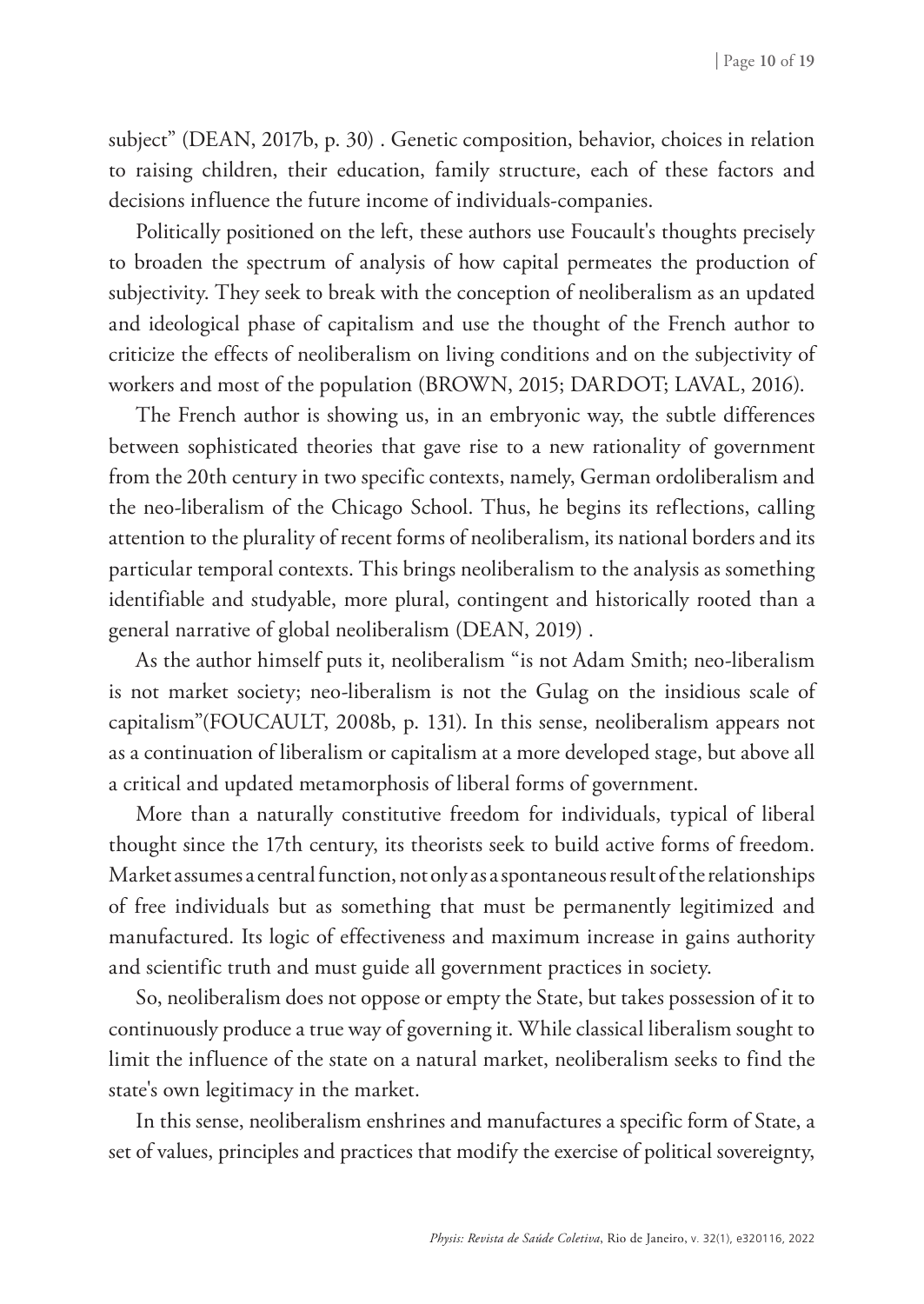modify the boundaries between public and private and permanently manufacture new material and immaterial flows between capitals, subjectivities, and sociability.

In the name of the diminution of sovereign power, discipline and domination, there is a shift from government to the individual subject and his choices, permanently transforming the environment in which actions are developed and cultivating desirable attributes around competition, virtuosity, wealth, health, body, etc. The original project of neoliberalism was not so much to discipline subjects, but to cultivate desirable attributes of company and competition, acting on the environment of individuals and their field of choice.

The logic of the neoliberal government becomes economic in a triple sense – the corporate economic model is, at the same time, "model, object and project" (BROWN, 2015, p. 62) . In other words, the economy organizes the State's organization model, its central object and its expansion plan in relation to other social domains. Economic freedom and the market, seen as naturally regulated elements in classical liberal thought, are no longer intrinsic in nature and must be constantly updated and modified.

In this metamorphosis, the centrality of exchange gives way to stimulating competition between capitals, which represents an important analytical mutation: the natural market between equal to the virtuous and unequal dispute; and the State must foster and guarantee this competition. In the same sense, the logic of entrepreneurship replaces that of production. As we have already stated, an active economic subject emerges – an entrepreneur of "himself" –, governed by a permanent assessment of productivity and quality. Society is no longer a constellation of goods and workers, but of individual and collective companies in relationship.

With the dynamics of the company invading other fields of life, the market also expands its field of truthfulness and validation and becomes the basis of the real regimes of any social experience. To decide whether or not to have a child, judge a criminal, formulate an intervention project on the health of a community, format a school curriculum, organize the transplant queue, prioritize policies for vulnerable groups, decide to provide an ICU bed for an elderly person or a child: all decisions need to be guided by the logic of losses and gains, economic costs, investment and productivity and permanent assessment of quality and satisfaction in relation to results.

This generalization of the company-form in society produces a type of neoliberal health, the result of the permanent work of surveillance and control over the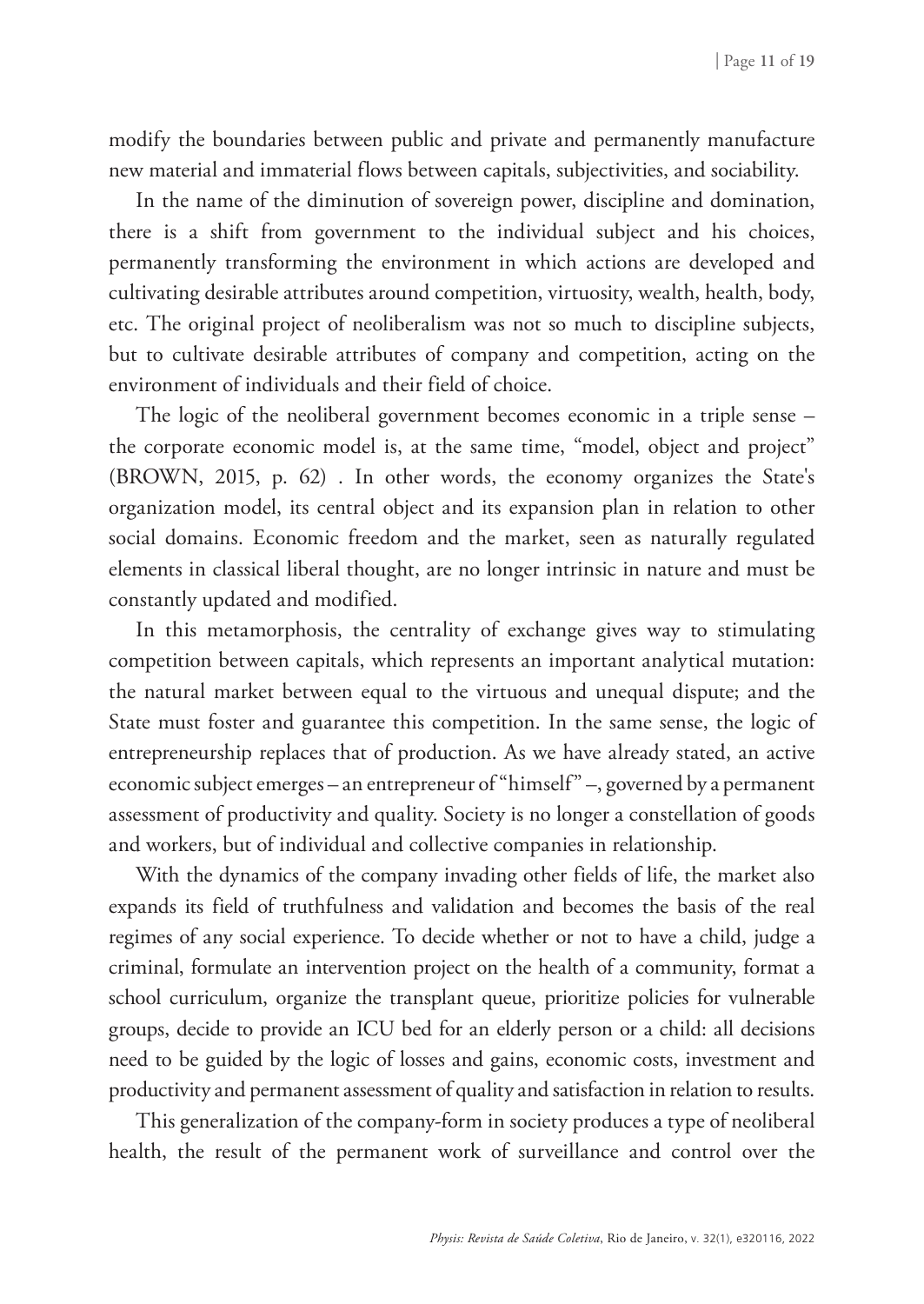indicators of the body, the mind, risk factors and behaviors, that is, a "business rationalization" of desire and subjectivity (SAFATLE; JUNIOR; DUNKER, 2021, p. 31) . This permanent creation of new ideals of normality and health – inspired by management techniques of companies, with control of concentration, focus, emotional intelligence and increased productivity and performance – produces new biological, health and psychological truths. Opposing this normality, this updated definition of health, ends up becoming synonymous with failure, weakness and pathological deviation.

The body, the health-disease process, the understanding of normality, risk and the production of subjectivity: governmental thinking will precisely observe how a rationality of corporate governance influences and modifies all aspects of human life and power relations, including our practices in the health field.

As we have discussed previously, one of the central elements for the neoliberal health government is risk. Taking care of yourself ends up being synonymous with seeking behavior that avoids risk and that enables self-control, self-knowledge and self-improvement. And, in the end, an eternal self-surveillance. Furthermore, the privatization and individualization of risks paves the way for the dismantling of universal policies and calls into question the very notion of social citizenship, producing "economic" citizenship as a condition and as an ideal of health, restricted to successful entrepreneurs from themselves.

At this point, the calculation of risk does not appear only as an instrument linked to epidemiological studies but interwoven with the subjectivity of society. Any social experience is defined as individual behavior, choice and conduct; that can be quantified, measured and analyzed as a risk factor. It is up to health *experts*  (not only in clinical care, but also engineers, systems analysts, social scientists, etc.) and, increasingly, to patients themselves to measure these physical and psychological behaviors and characteristics to reveal diseases, disorders and medical conditions that we have and, ultimately, who we really are.

This shift from health to the scope of individual autonomy produces not only the lack of responsibility of the public authorities in relation to the health of individuals and the population, but also an understanding of subjective and "biopsychosocial" normality as equivalent to moral and behavioral choices in relation to us themselves and our "lifestyles". As a result, obese people who do not lose weight, hypertension and diabetics unable to control blood pressure and blood glucose, heart attackers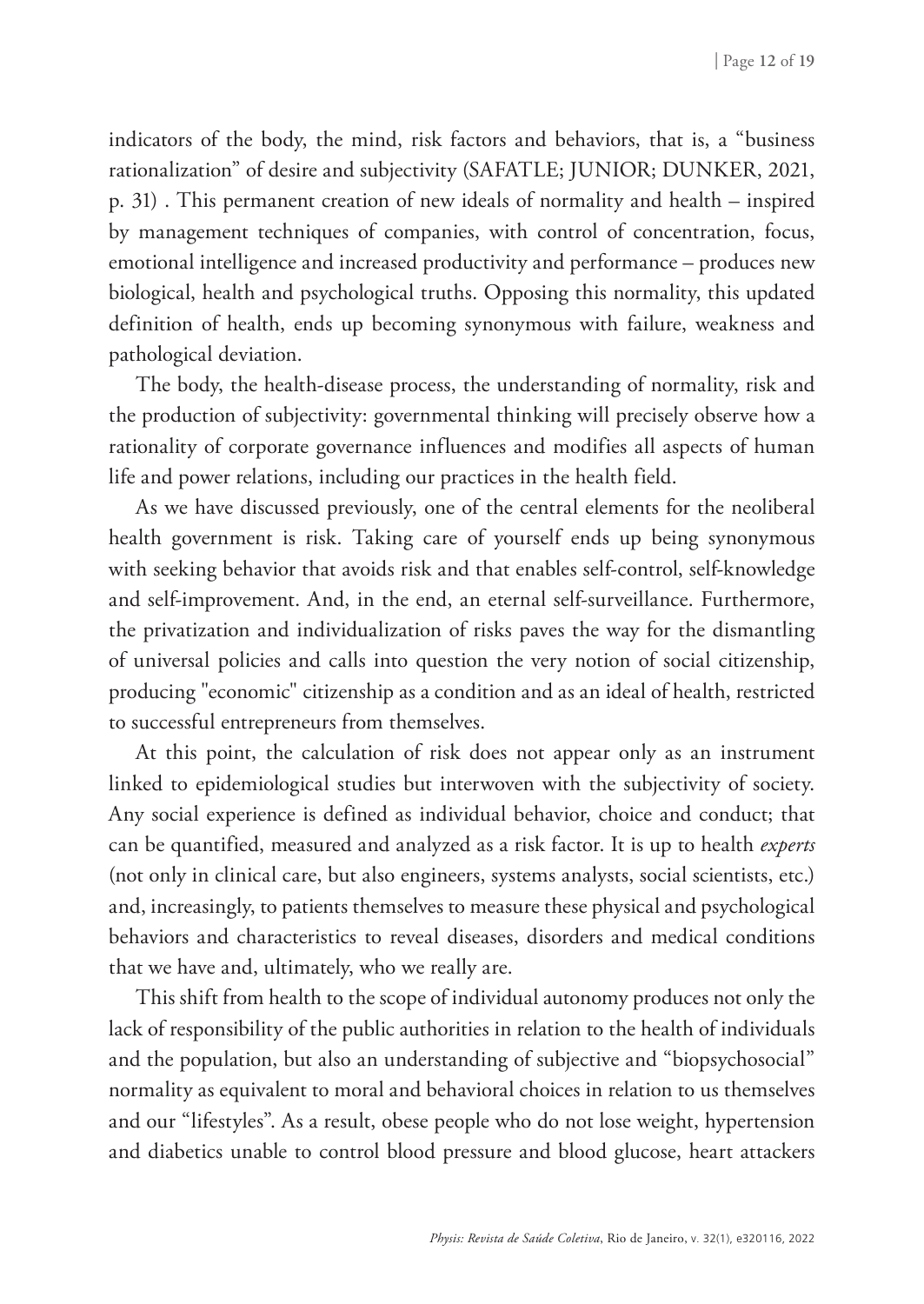who continue to smoke, users of alcohol and other drugs that are not abstinent, etc. their lives and choices are treated as unacceptable, and seen as an economic and moral burden for society (ANDRADE; CARVALHO; OLIVEIRA, 2019).

Instead of intervening on social conditions related to health, such as access to basic income, food, drinking water and shelter, neoliberalism transforms health as a synonym for a lifestyle based on individual choices. Healthy citizens are compared to "good" citizens; sick are considered irresponsible (PETERSEN; LUPTON, 2000).

The governmental perspective suspends old dualities ("subjective-objective", "structure-consciousness", "body-mind", "biological-social", "freedom-coercion") and understands that health is intertwined with power practices and regimes of truth. In other words, not only as a reflection of sovereign / state and disciplinary / institutional power, but also as the production of subjects who are morally and economically responsible and whose choices must be permanently evaluated and validated by the true rationality of the market and the company.

It is necessary, however, to recognize that in the movement of these power relations, there is a permanent process of resistance to the forms of subjectivity, normality and risk that we are impelled to desire and choose. We will never be unified and coherent subjects of any governmental regime; thinking about care in neoliberalism requires precisely recognizing it interspersed with regimes of truth and power in dispute, in which health and subjectivity are produced and resist to our government practices. And also, to denaturalize the forms of "responsible", "safe" and "healthy" life that were invented for us, especially in a serious and growing process of unaccountability, insecurity and social inequality to which we are all subjected.

It is also worth noting how the covid-19 pandemic has demanded epidemiological public health practices that did not emerge from the neoliberal government, nor do they respond to its logic. The control of the pandemic has revealed tensions between these institutions that, as we have been discussing, are linked to the history of capitalism and the liberal government of the State, and the neoliberal dream of individual and behavioral risk calculation, incompatible with any minimally successful government program.

This research topic, in our evaluation, gains even more relevance in a global context of progressive reduction of public services and of the advance of a certain skepticism of the State, described as an empty and non-functional space. Such a view is shared even by groups considered "progressive" but with a strong "State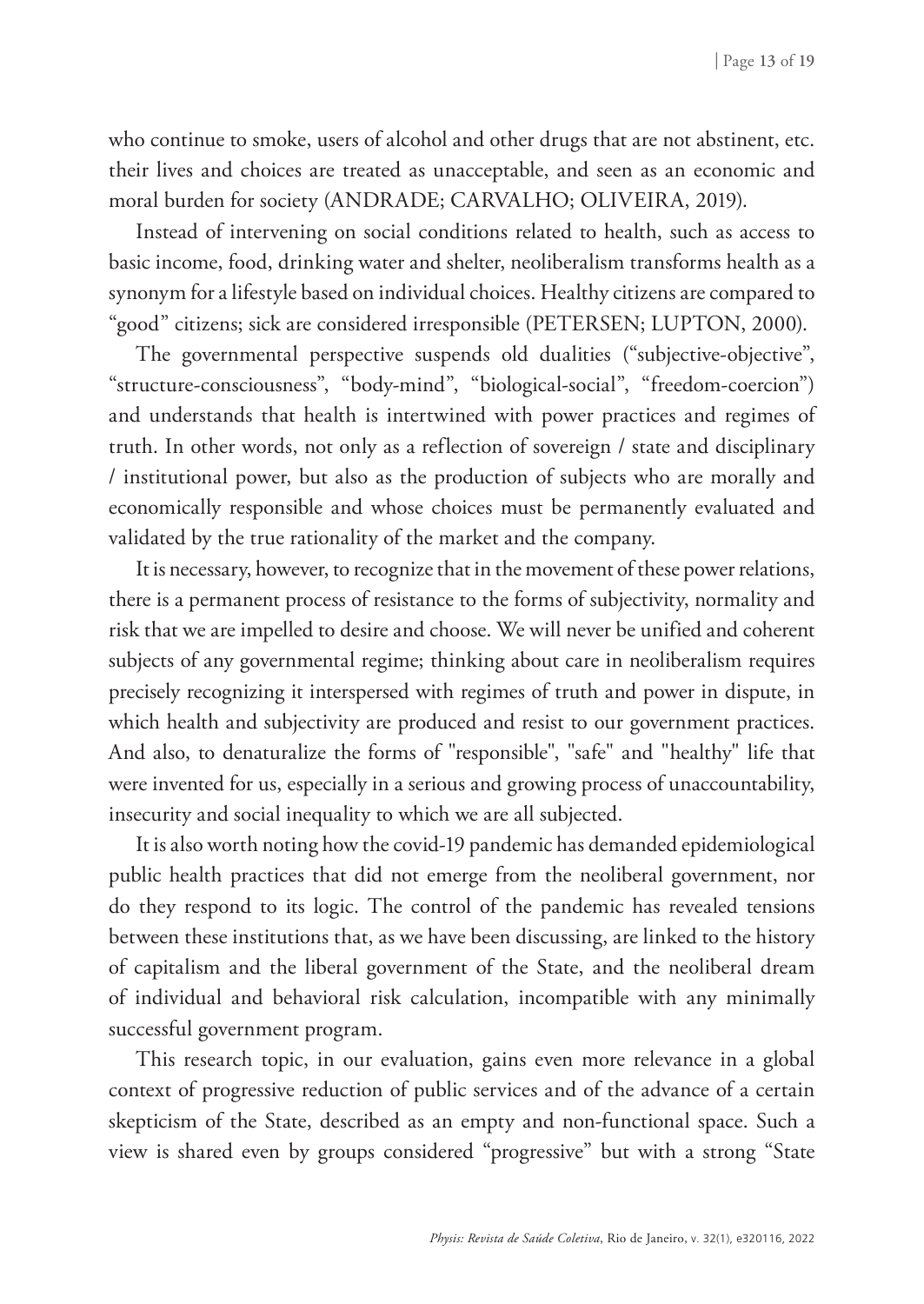phobia" (ANDRADE, 2020; DEAN; VILLADSEN, 2016), that is, critics of the expansion of social rights across the State.

We understand that the methodological use of governmentality can help us carry out more sophisticated analyses of politics, by temporarily suspending a functional and totalizing understanding of the State and making its government rationalities intelligible.We recognize, however, that this immanent view of governmental devices can make centralization of power disappear in a determined territory and by a set of institutions, preventing contemporary analyzes of the exercise of law, sovereignty and different political practices. Ultimately, the very definition of the State as a form of political innovation would end up being suppressed and politics transformed only into a virtual game between various technical rationalities.

Neoliberalism did not really diminish the absolute size of the State or suppress its existence, but it gradually appropriated it and a set of different social institutions, subordinating them to business and the economic logic. In addition, it has been extremely adept at mobilizing antipolitical and antisocial feelings, normalizing and naturalizing inequality and empowering far-right and fascist groups (BROWN, 2018), bringing them, as in the recent case of Brazil, to power. To face it, it will be necessary to renounce certain anti-state and anti-institutional attitudes present in Foucault's readings and rethink our defense of the meaning of the public and the state in our society.

It will also be necessary to update, dispute and produce new meanings and practices for health, care, risk, normality, subjectivity and freedom. In the words of Wendy Brown, it seems to us fundamental to transform, for example, freedom "from" (as a formal condition) into freedom "from" (as a practice): "to make our dreams come true, and not just survive"; "freedom to choose, not simply to abort or to sleep with – which is important – but also to build lives, build communities and worlds in which we all want to live. "A freedom that is linked not only to solidarity and well-being social, but also the ability to live in a sustainable and protected environment and be able to "seduce" more than neoliberal freedom, asserting itself as "something with which life is built" (BROWN, 2020).

### Other governmentalities, new biopolitics

As we have discussed, the present article sought to present contemporary readings of neoliberalism that are different from those currently used in Brazilian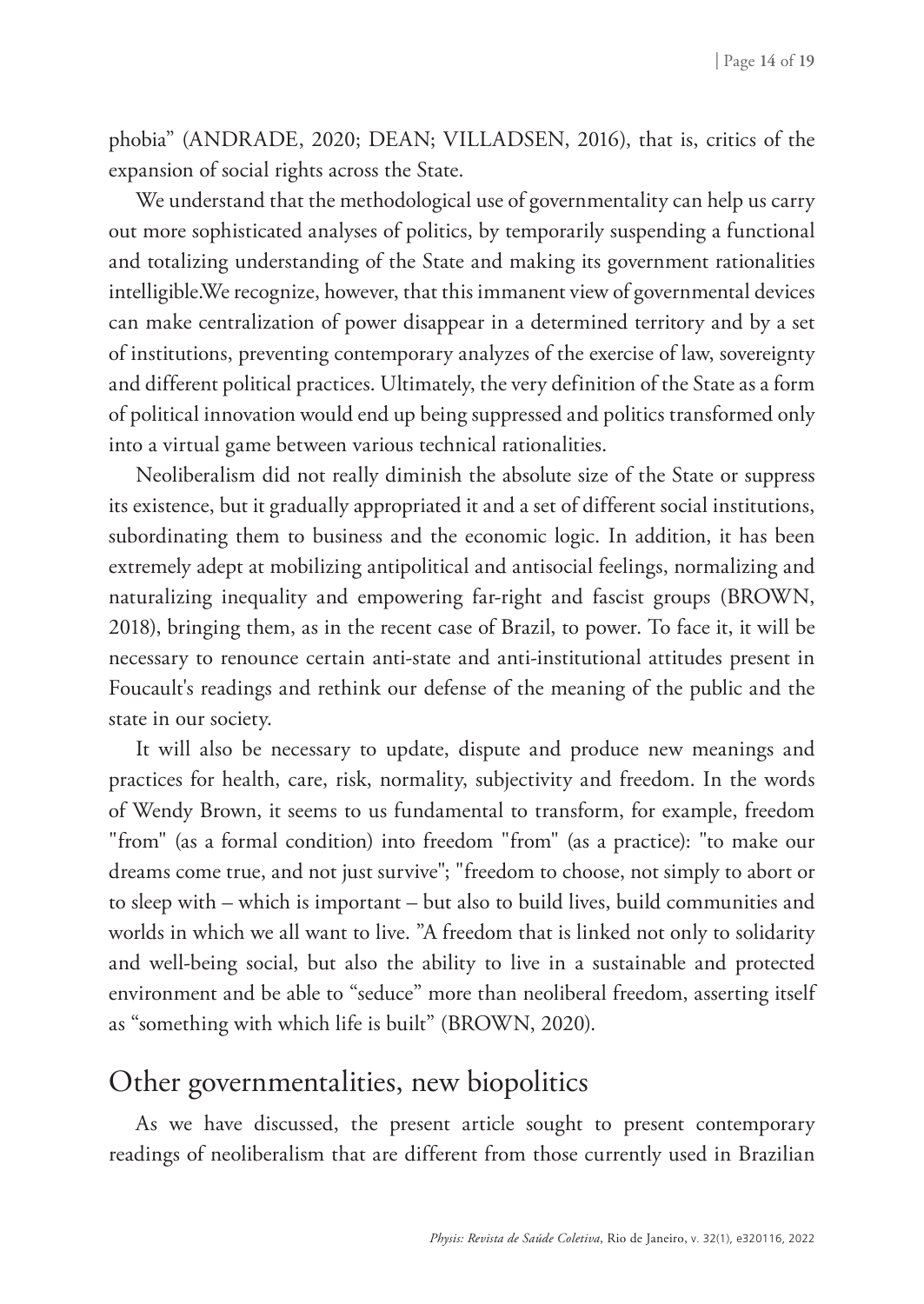Public Health, without neglecting the importance of criticism of the economic and political effects of the neoliberal government of the State in recent decades.

Recognizing the multiple expressions of the neoliberal government requires us to think critically not only about its effects on public policies, the role of the State and social rights, but about the social relations surrounding health, normality and illness and about care itself. Government devices, techniques and practices that produce specific and variable forms of subjects to think, calculate, stratify and organize the specific relationships that we establish with ourselves.

In this sense, even without a unique and normative definition, we believe it is necessary to look at the different expressions of neoliberalism, with their heterogeneities and specific contexts around the world. Thinking critically about the neoliberal government will require us to look again at what is "under our nose ..."(DEAN, 2017a, p. 7), that is, to examine both the achievements and the limits of the institutions that we now associate with the so-called liberal democracies, but also the memory of the demands for democracy, socialism, popular sovereignty and the expansion of social rights that marked the last century and the current resistance of movements and contemporary struggles. And to observe how this neoliberal reason has changed our relationships and practices in the health field, changing the reality of risk, disease and normality. In the midst of a neoliberal subjectivity in permanent update and subtly forged by increasingly fluid, algorithmic and sophisticated government networks, the game around health institutions and practices not legislated by the truth of the market remains open.

One of the lessons that governmental thinking teaches us is that, above all, we share the condition of subjects of government. We are all, to some extent, governors and governed. Based on this assumption, we are invited to identify and develop other governmentalities and new biopolitics – less exclusive, normative, and unequal than those that we have unfortunately naturalized and practiced.<sup>1</sup>

#### References

ANDRADE, H. S. DE. State Phobia in Foucault readings. *Physis: Revista de Saúde Coletiva*, v. 30, n. 4, p. e300421, 2020.

ANDRADE, H. S. DE; CARVALHO, S. R.; OLIVEIRA, C. Governo da subjetividade (e resistências) da clínica na atenção primária. In: CARVALHO, S. R. *et al.* (Orgs.). *Vivências do cuidado na rua: produção de vida em territórios marginais*. Rio de Janeiro: Rede Unida, 2019. p. 109-122.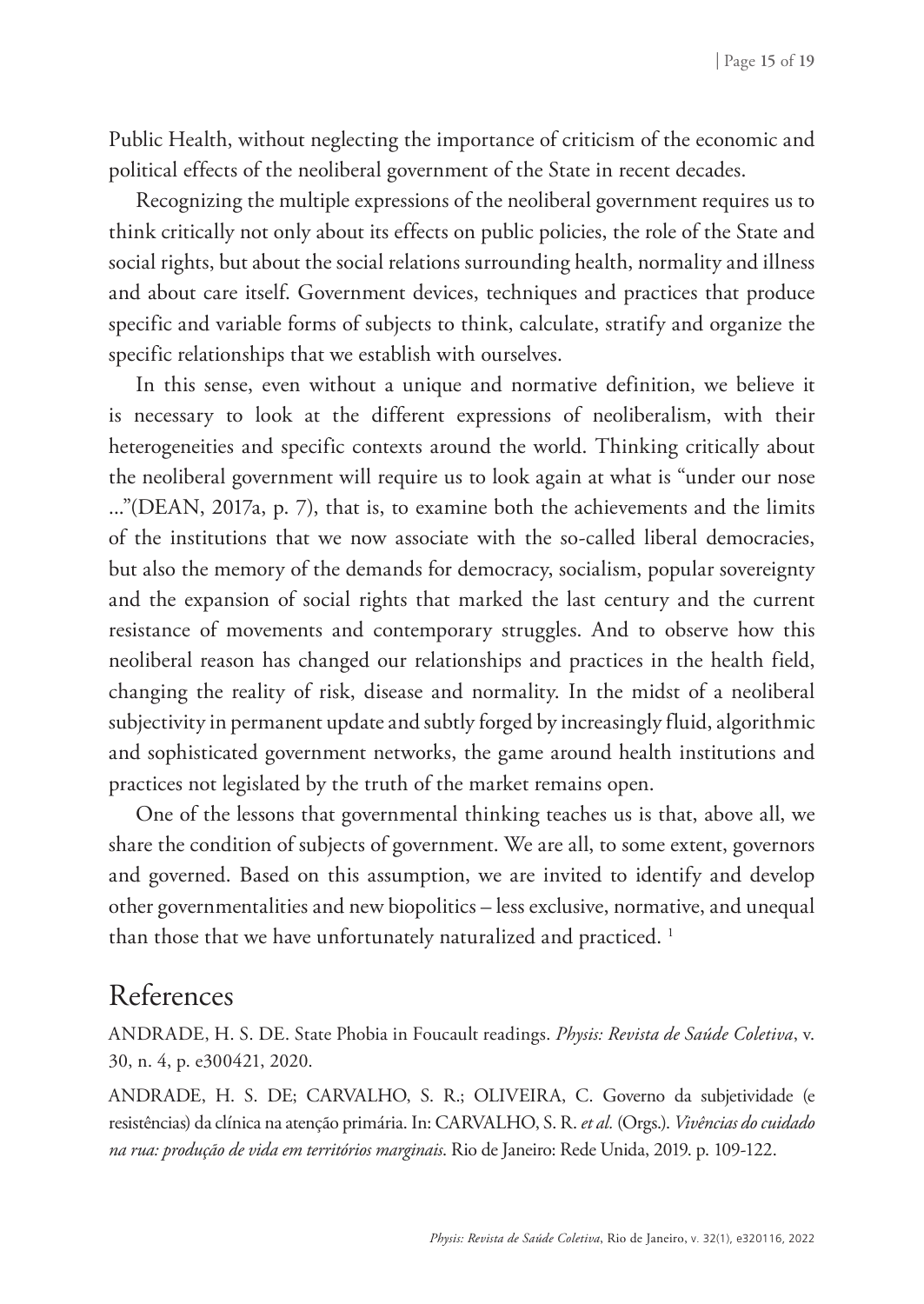BARRY, A.; OSBORNE, T.; ROSE, N. (Eds.). *Foucault and Political Reason*: Liberalism, Neo-Liberalism, and Rationalities of Government. Chicago: University of Chicago Press, 1996.

BENEVIDES, P. S.; PRESTES, T. K. A. Biopolítica e governamentalidade: uma análise da Política Nacional sobre Drogas. *ECOS - Estudos Contemporâneos da Subjetividade*, v. 4, n. 2, p. 274–287, 6 dez. 2014.

BROWN, W. *E agora, que o neoliberalismo está em ruínas?*, 22 dez. 2020. Disponível em: <https:// outraspalavras.net/mercadovsdemocracia/e-agora-que-o-neoliberalismo-esta-emruinas/>. Acesso em: 10 fev. 2021

\_\_\_\_\_\_. Neoliberalism's Frankenstein: Authoritarian Freedom in Twenty-First Century "Democracies". *Critical Times*, v. 1, n. 1, p. 60-79, 1 abr. 2018.

\_\_\_\_\_\_. *Undoing the Demos:* Neoliberalism's Stealth Revolution. New York: Zone Books, 2015.

CAMPOS, G. W. S. *A saúde pública e a defesa da vida*. São Paulo: Editora Hucitec, 1991.

CAPONI, S. O DSM-V como dispositivo de segurança. *Physis: Revista de Saúde Coletiva*, v. 24, n. 3, p. 741–763, set. 2014.

CARVALHO, S. R. Governamentalidade, 'Sociedade Liberal Avançada' e Saúde: diálogos com Nikolas Rose (Parte 1). *Interface - Comunicação, Saúde, Educação*, v. 19, n. 54, p. 647-658, set. 2015.

\_\_\_\_\_\_. Reflexões sobre o tema da cidadania e a produção de subjetividade no SUS. In: CARVALHO, S. R.; BARROS, M. E. B. DE; FERIGATO, S. (Eds.). *Conexões*: saúde coletiva e políticas de subjetividade. Saúde em debate. São Paulo: Editora Hucitec, 2009.

\_\_\_\_\_\_. *Saúde coletiva e promoção da saúde*: sujeito e mudança. São Paulo: Editora Hucitec, 2005.

CARVALHO, S. R.; ANDRADE, H. S. DE; OLIVEIRA, C. F. DE. O governo das condutas e os riscos do risco na saúde. *Interface - Comunicação, Saúde, Educação*, v. 23, e190208, 2019.

COHN, A. A reforma sanitária brasileira: a vitória sobre o modelo neoliberal. *Social Medicine*, v. 3, n. 2, p. 82–94, 8 jul. 2008.

DARDOT, P.; LAVAL, C. *A nova razão do mundo*: ensaio sobre a sociedade neoliberal. 1ª ed. São Paulo: Boitempo, 2016.

DEAN, M. "A Social Structure of Many Souls": Moral Regulation, Government, and Self-Formation. *The Canadian Journal of Sociology*, v. 19, n. 2, p. 145-168, 1994.

\_\_\_\_\_\_. *Governmentality:* power and rule in modern society. 2a ed. London; Thousand Oaks, California: SAGE, 2010.

\_\_\_\_\_\_. Neo-liberalism and our demons. *European Political Science*, v. 16, n. 2, p. 263-289, jun. 2017a.

\_\_\_\_\_\_. Rethinking neoliberalism. *Journal of Sociology*, v. 50, n. 2, p. 150-163, 1 jun. 2014.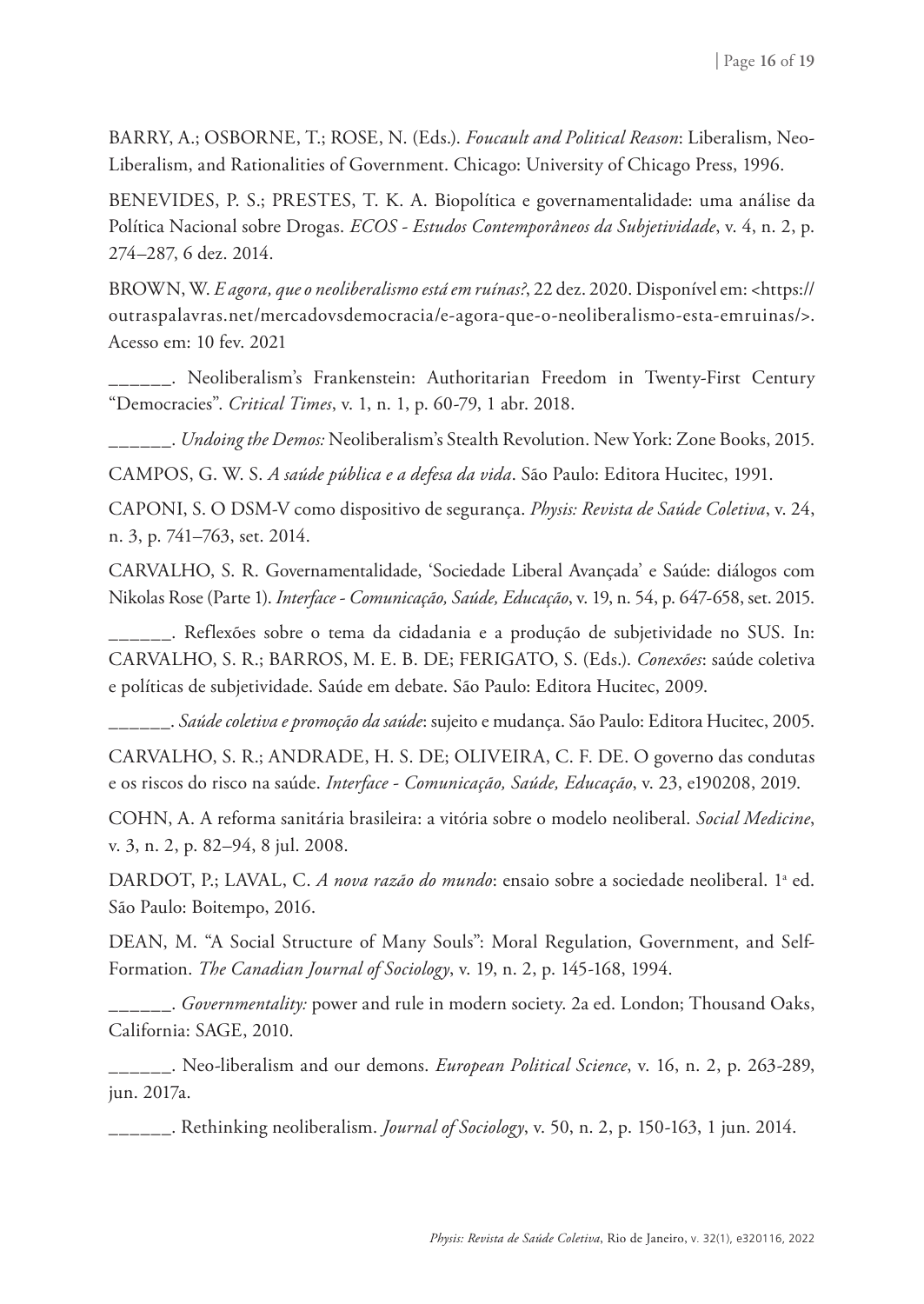\_\_\_\_\_\_. Rogue Neoliberalism, Liturgical Power, and the Search for a Left Governmentality. *South Atlantic Quarterly*, v. 118, n. 2, p. 325-342, 1 abr. 2019.

\_\_\_\_\_\_. The Secret Life of Neoliberal Subjectivity. In: SCHRAM, S. F.; PAVLOVSKAYA, M. (Eds.). *Rethinking Neoliberalism*: Resisting the Disciplinary Regime. 1. ed. New York: Routledge, 2017b.

DEAN, M.; VILLADSEN, K. *State phobia and civil society*: the political legacy of Michel Foucault. Stanford, California: Stanford University Press, 2016.

DONZELOT, J. *A Polícia das Famílias*. Rio de Janeiro: Paz e Terra, 2012.

ESPOSITO, R. *Bios:* Biopolitics and Philosophy. Tradução: Timothy Campbell. 1 ed. Minneapolis: Univ. Minnesota Press, 2008.

FOUCAULT, M. *Segurança, território, população*. Curso dado no Collège de France (1977- 1978). São Paulo: Martins Fontes, 2008a.

\_\_\_\_\_\_. *Nascimento da biopolítica.* Curso dado no Collège de France (1977-1978). São Paulo: Martins Fontes, 2008b.

GORDON, C. (Ed.). *The {Foucault} effect*: studies in governmentality: with two lectures by and an interview with {Michel} {Foucault}. Chicago: University of Chicago Press, 1991.

LAURELL, A. C.; COHN, A.; CONTRERA, R. L. *Estado e políticas sociais no neoliberalismo*. São Paulo: Cortez, 2009.

LEMKE, T. Foucault, Governmentality, and Critique. *Rethinking Marxism*, v. 14, n. 3, p. 49- 64, set. 2002.

MERHY, E.; BUENO, W. S. *Os equívocos da NOB 96: uma proposta em sintonia com os projetos neoliberalizantes?* Anais da Conferência Nacional de Saúde. Brasília, 1996.

MERHY, E. E. *et al*. Rede Básica, campo de forças e micropolítica: implicações para a gestão e cuidado em saúde. *Saúde em Debate*, v. 43, n. spe6, p. 70-83, 2019.

MILLER, P.; ROSE, N. S. *Governing the present*: administering economic, social and personal life. Cambridge Malden: Polity Press, 2013.

OKSALA, J. Feminism and Neoliberal Governmentality. *Foucault Studies*, p. 32-53, 22 ago. 2013.

PAIM, J. S.; TEIXEIRA, C. F. Configuração institucional e gestão do Sistema Único de Saúde: problemas e desafios. *Ciência & Saúde Coletiva*, v. 12, n. supl, p. 1819-1829, nov. 2007.

PETERSEN, A. R.; LUPTON, D. *The new public health*: health and self in the age of risk. London: Sage, 2000.

RABINOW, P.; ROSE, N. Biopower Today. *BioSocieties*, v. 1, n. 2, p. 195-217, jun. 2006.

ROSE, N. *Powers of Freedom*. Cambridge: Cambridge University Press, 1999.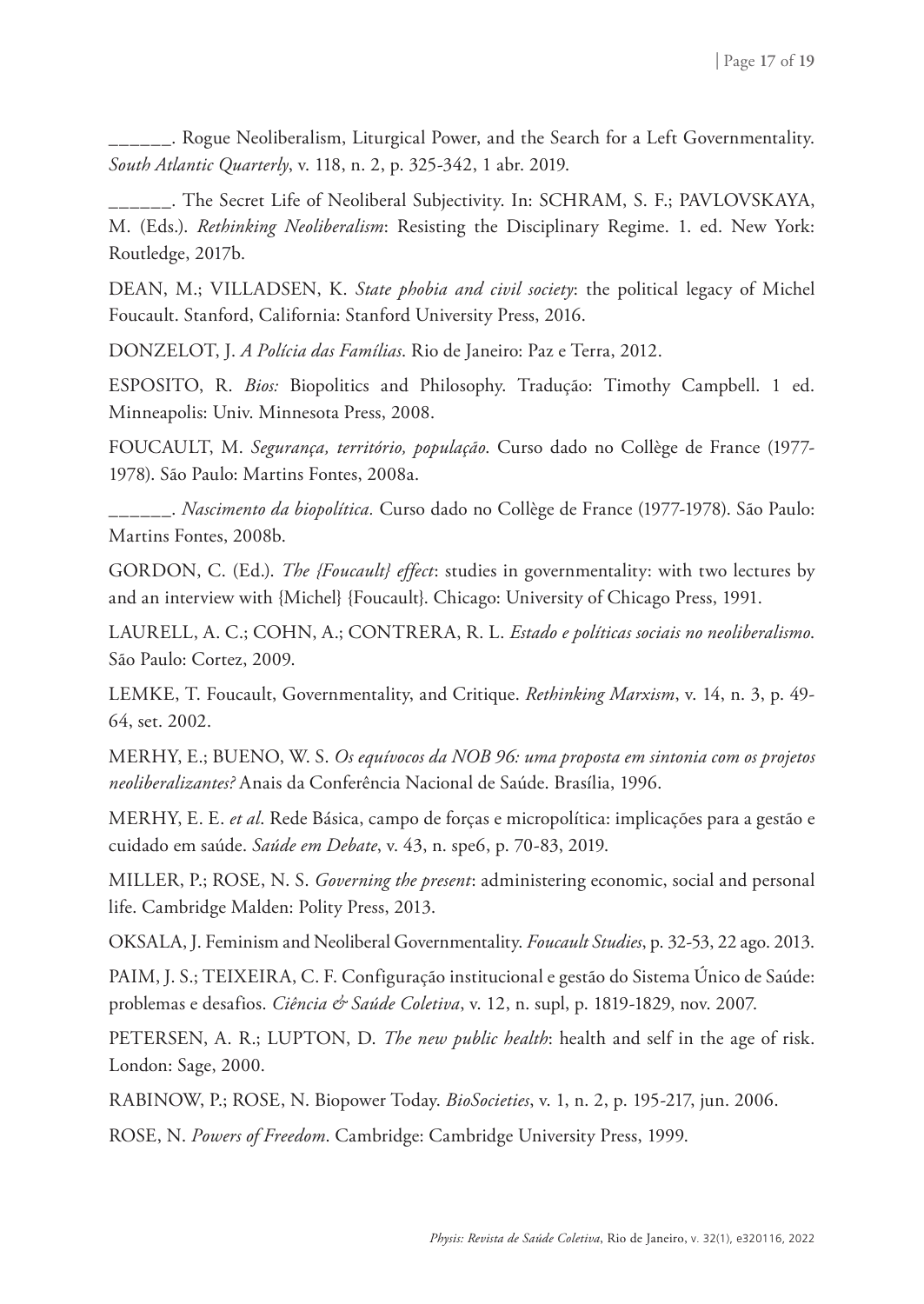SAFATLE, V. Uma certa latitude: Georges Canguilhem, biopolítica e vida como errância. *Scientiae Studia*, v. 13, n. 2, p. 335-367, jun. 2015.

SAFATLE, V.; JUNIOR, N. S.; DUNKER, C. *Neoliberalismo como gestão do sofrimento psíquico*. 1. ed. [s.l.] Autêntica, 2021.

#### **Note**

 $^{\rm 1}$  H. S. de Andrade, S. R. Carvalho e C. F. de Oliveira were responsible for preparing the argument, writing and final review of the text.